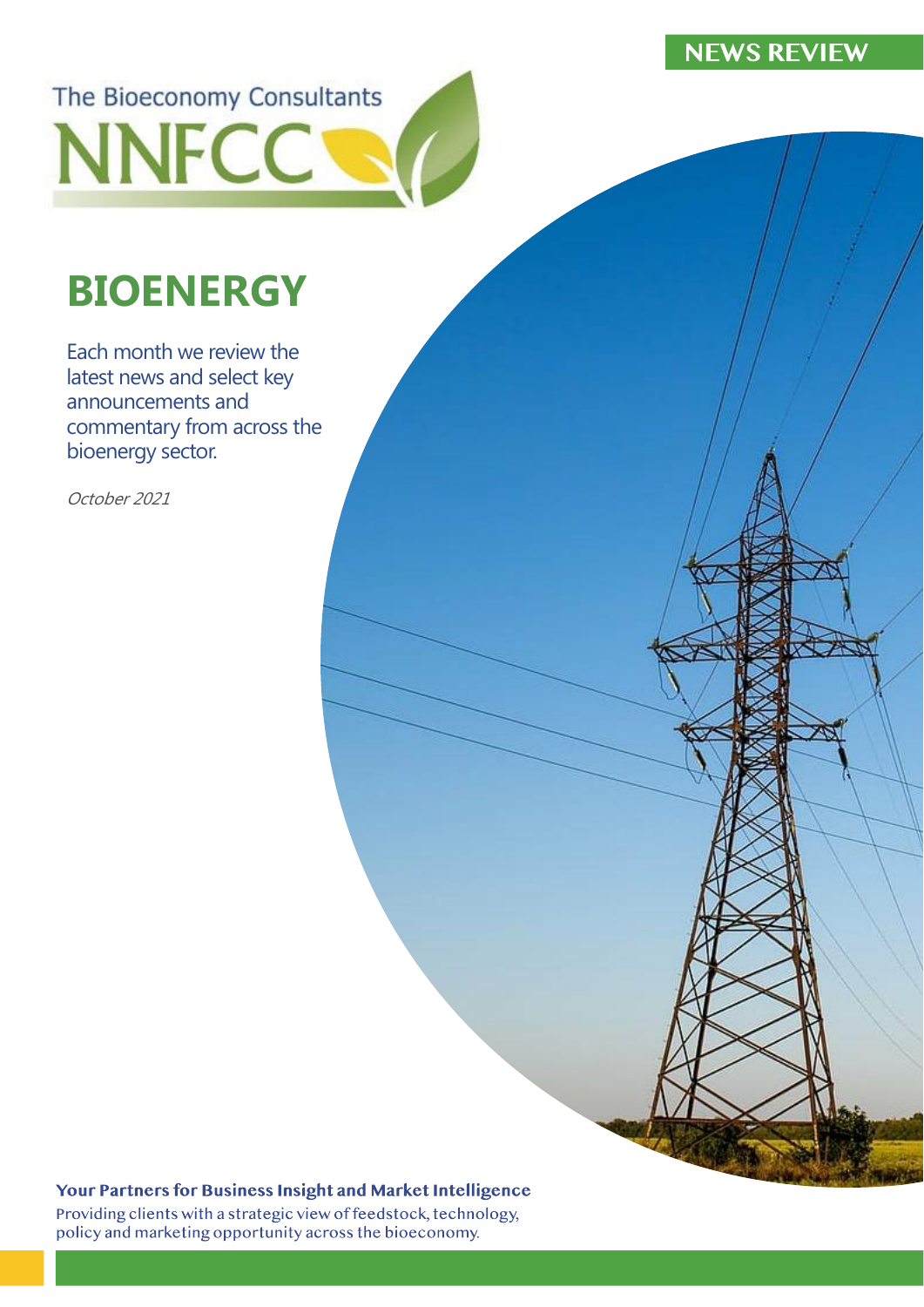

# **Contents**

<span id="page-1-0"></span>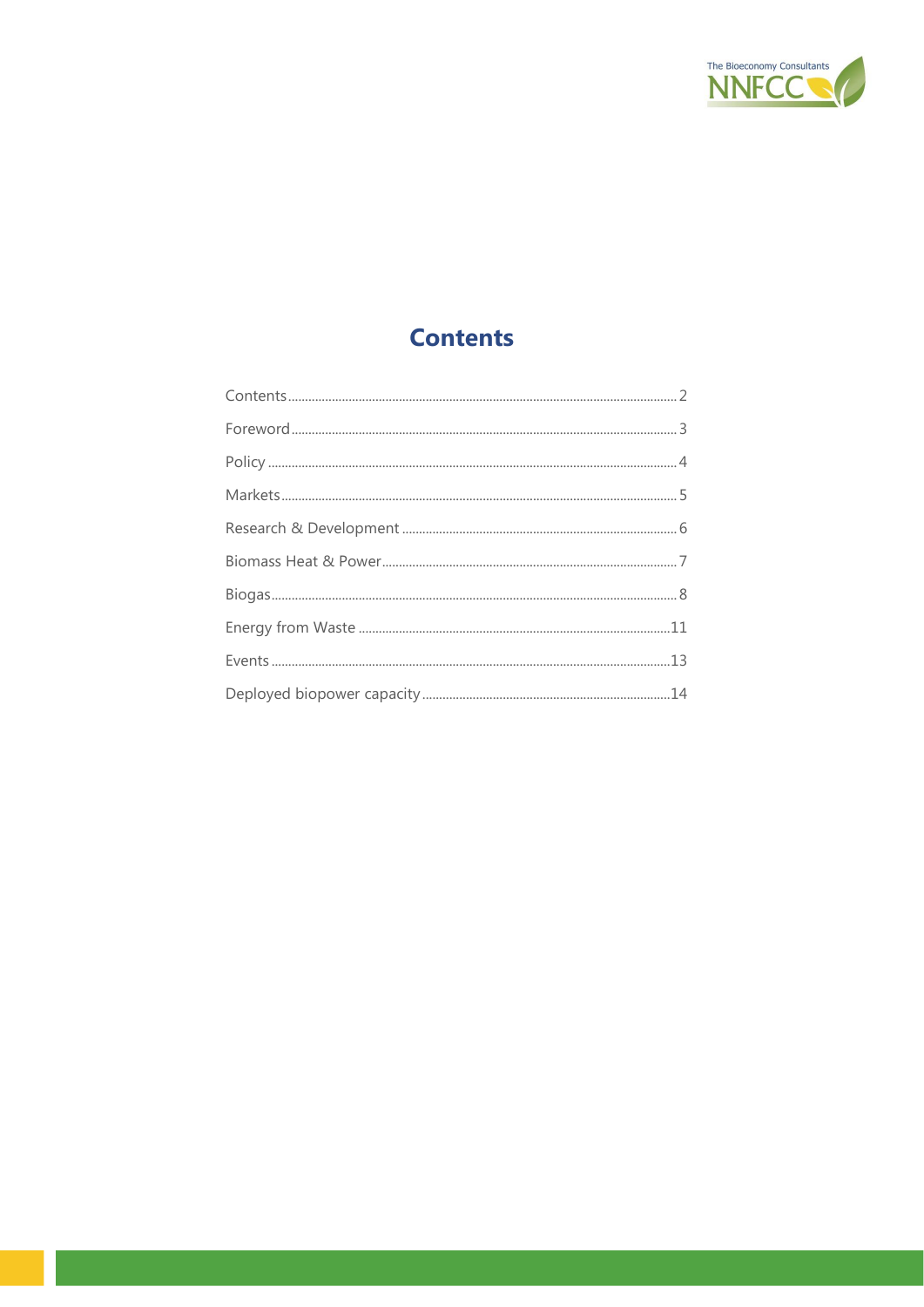

# <span id="page-2-0"></span>**Foreword**

Welcome readers, to our October Bioenergy News Review.

Multiplying GHG reduction technologies will be crucial if the UK – and the world – is to achieve its decarbonisation goals. Renewable energies currently provide a quarter of the world's electricity, and are expected to provide up to two thirds by 2040. However, as renewable electricity becomes more readily available, the demand for electricity itself is also increasing, further highlighting the need for a multi-technology approach. Recently, renewable electricity has been mainly produced through large scale technologies such as wind and solar. Biomethane and biogas have also made a small contribution to the production of renewable electricity worldwide, and thanks to the FiT and RO schemes in the UK.

This month, Veolia has opened three new Thermoelectric Power Plants in Brazil. The plants are located at three of their sanitary landfills, and are expected to produce 12,400 KW of renewable electricity using the biogas resulting from the decomposition of organic waste. This wattage should be enough to provide electricity and heating for around 42,000 inhabitants.

As the role played by AD for the generation of renewable energy remains minor, the focus has now switched to decarbonising heat and transport via the gas grid. There are still significant opportunities and further growth is expected in the UK when the Green Gas Support Scheme is launched next month.

Scania has launched its new OC13 gas engine, able to operate on biogas or natural gas. The OC13 is designed for long-distance transport, as well as for use on construction sites. It also has a horsepower-to-size ratio similar to conventional diesel engines used in the same contexts. Scania expects this new design to be of particular interest for countries such as Italy and France, where gas availability is increasing and where logistical and financial frameworks are already becoming well established.

Furthermore, for the first time, Repsol has produced hydrogen using biomethane as a raw material. About 10 tonnes of hydrogen were produced from 500MWh of biomethane which was itself produced from urban solid waste. This newly generated hydrogen was then used to produce fuels with low carbon footprints such as gasoline, diesel and kerosene, for which conventional fossil natural gas is usually needed. Repsol is set to begin industrial tests in Spain, which will also serve to develop the system of guarantees of origin for renewable gases in the country.

Read on for the latest news.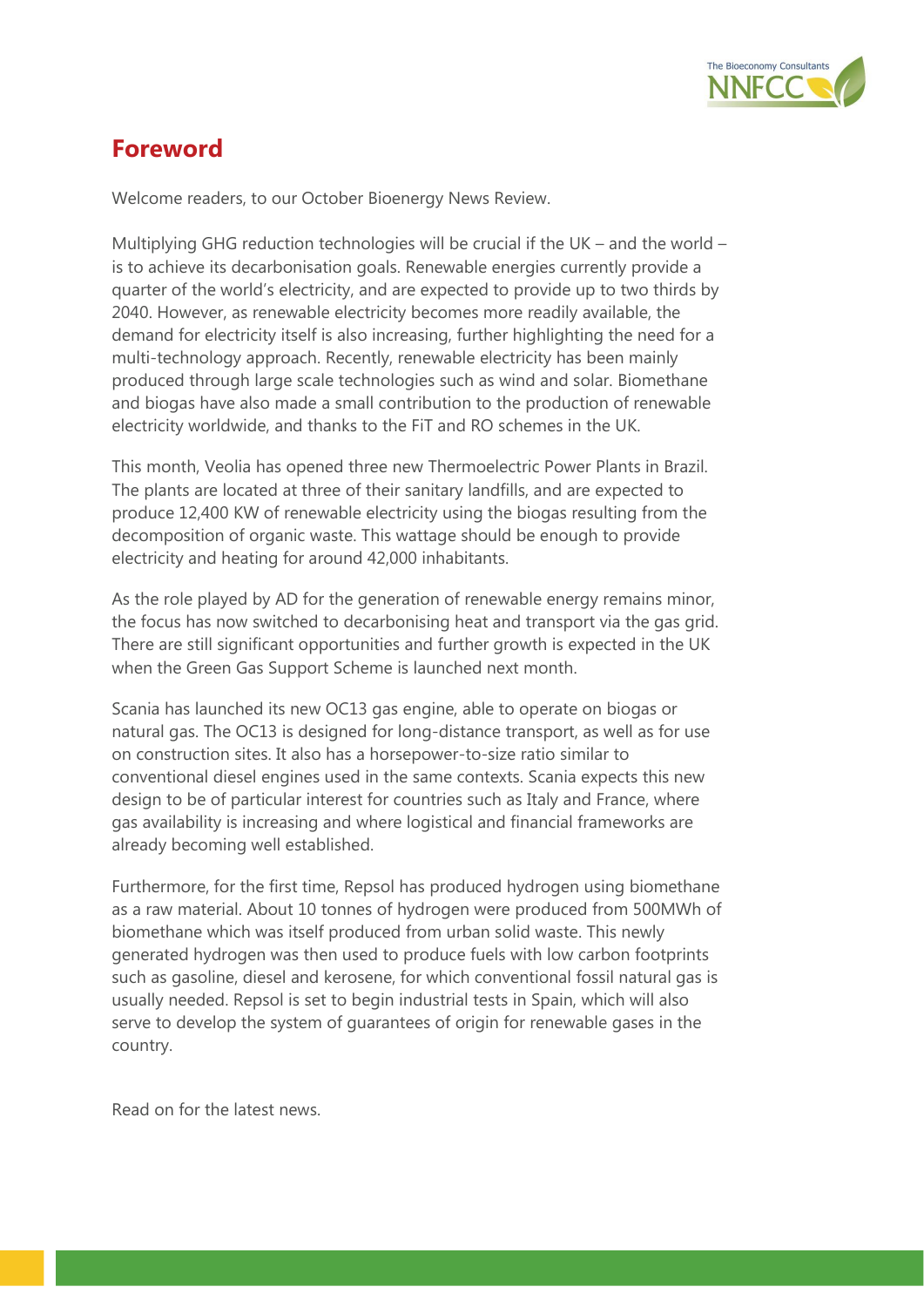

# <span id="page-3-0"></span>**Policy**

**New EV charge points to switch off during peak demand**



Pixabay

New electric vehicle (EV) charge points will be pre-programmed to switch off during peak hours. The plan is to reduce concerns over pressure on the National Grid as EV take-up continues to rise. A 'randomised delay' of up to 30 minutes is to be integrated into home and workplace chargers from May.

The peak times are to be set as 8am to 11am and 4pm to 10pm. However, owners will be able to override the pre-set times where strictly necessary, for example night workers.

Meanwhile, public chargers and rapid chargers, on motorways and A-roads, will be exempt, reports The Times.

Click [here](https://www.intelligentinstructor.co.uk/ev-chargers-to-switch-off-at-peak-times/) for more information.

#### **REA responds to Government 2035 grid decarbonisation ambition**

On the 7th October, the Secretary of State for Business, Energy and Industrial Strategy, Kwasi Kwarteng MP, pledged to decarbonise the UK's electricity system by 2035, bringing forward by 15 years the government's commitment to a fully decarbonised power system by 2050, as set out in the Energy White Paper. The Association for Renewable Energy and Clean Technology's (REA) has welcomed the Government's commitment to decarbonise the UK's electricity system by 2035. However, the Association says that this target could be met sooner – and with a larger proportion of renewable energy and clean technology – with the right support.

They say that, for these ambitions to be met, the Government must provide detailed policy that supports the rapid deployment of a wide range of renewable and clean technologies – including wind, solar, bioenergy, marine and geothermal – in the upcoming Net Zero Strategy. When also considering the urgent need to electrify significant proportions of heat and transport, the Association says the Government must move quickly and decisively.

Dr Nina Skorupska CBE, Chief Executive of the Association for Renewable Energy and Clean Technology (REA), said: "It is very welcome that the Government has committed to decarbonising the UK's electricity system by 2035. Firm, long-term policy is now needed to ensure that this target is met including; regular CfD auctions; routes to market for Large Scale Energy Storage and BECCS; plus a grid that appropriately rewards flexibility."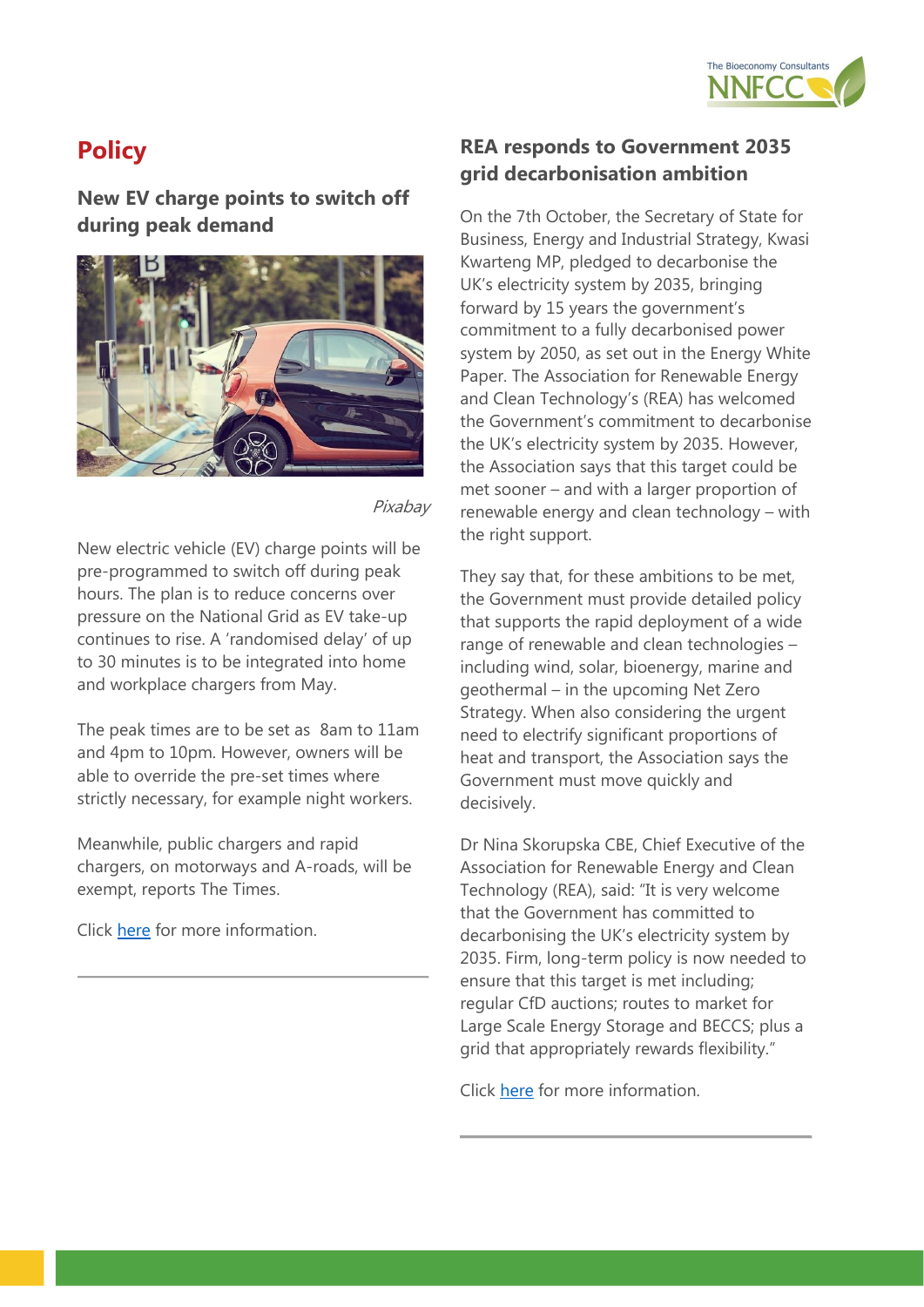

## <span id="page-4-0"></span>**Markets**

**Equitec to progress revamp of Drax to showcase best of British renewable energy innovation**



Pixabay

Renewable energy giant Drax is one of just a dozen green companies selected to take part in the government's Global Investment Summit next week.

The event, hosted by the Prime Minister and the Royal Family, will showcase the opportunities for investment in the UK, demonstrating the government's commitment to building back better following the Covid-19 pandemic and delivering the Ten-Point-Plan set out last year.

Drax will showcase its multi-billion-pound innovative negative emissions technology, bioenergy with carbon capture and storage (BECCS), which permanently removes carbon dioxide from the atmosphere and will be needed for the UK to reach its climate targets cost effectively. BECCS will also play a vital role in decarbonising the UK's industrial sector as part of the East Coast Cluster.

Click [here](https://www.drax.com/press_release/drax-to-showcase-best-of-british-renewable-energy-innovation-to-global-investors/) for more information.

## **Croatian plant to gasify forest biomass**

EQTEC has acquired a second decommissioned waste-to-energy plant in Croatia and will convert it into a biomass gasification facility.

The 1.2 MWe facility in Karlovac was acquired through Synergy Projects, a joint venture between EQTEC and its Croatian project development partner Sense ESCO. The move follows the company's recent acquisition of a similar plant in Belišće.

Located in the Industrial Zone, Korana in Karlovac, the site contains a decommissioned plant that originally employed an early gasification technology from a third party. The facility was not able to achieve the designed operational availability and had to be closed.

EQTEC intends to redesign and reconfigure the plant to incorporate its patented, proprietary Advanced Gasification Technology at its core. When subsequently commissioned, the plant will transform locally-sourced wood chips and forestry waste from regional forests into green electricity for use by the local community.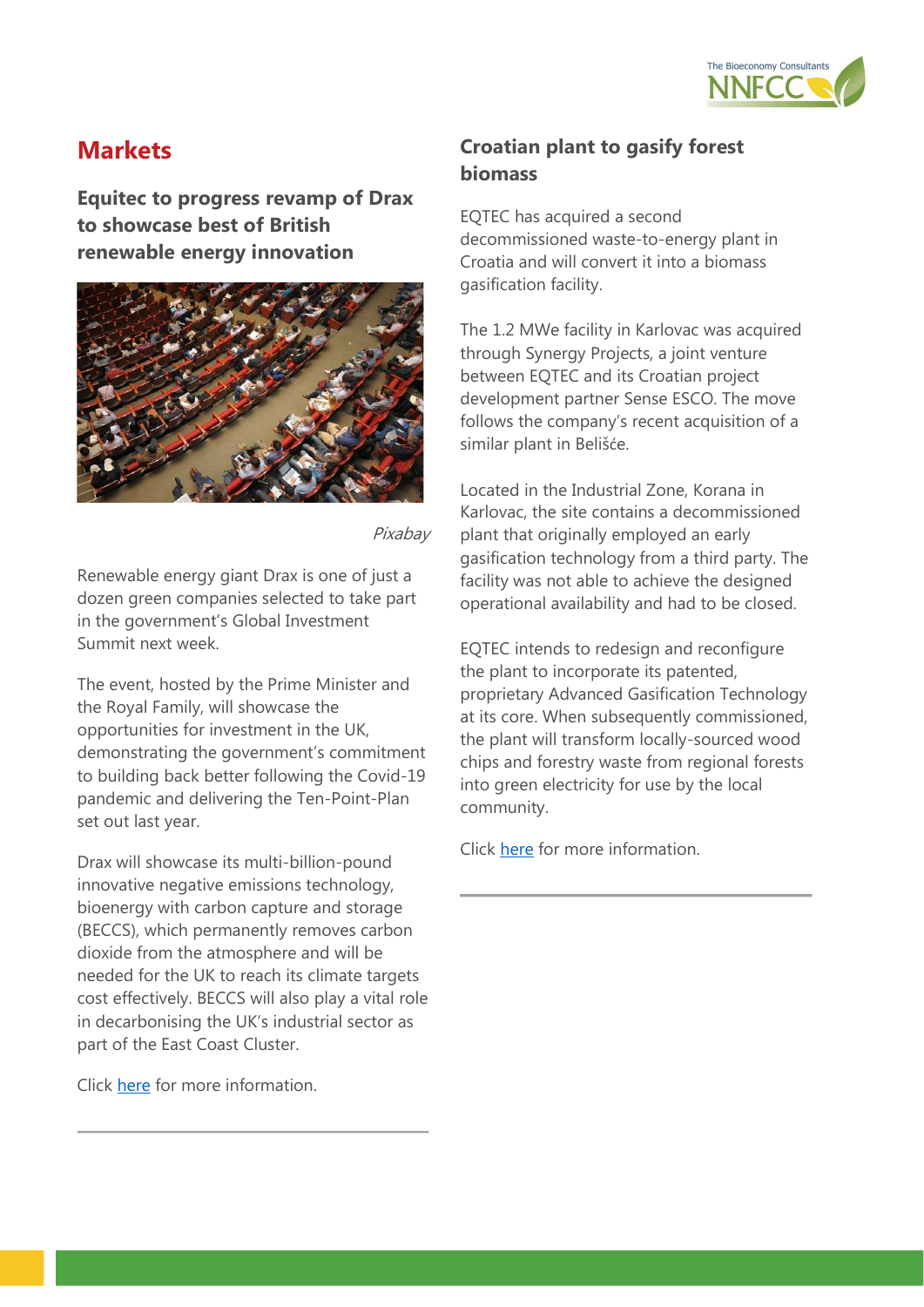

**Drax announces 80% British supply chain ambition for construction of BECCS technology**



Creative Commons

Renewable energy company Drax has announced that it aims to source 80% of the construction materials and services needed to deliver its climate saving negative emissions technology bioenergy with carbon capture and storage (BECCS) from the UK supply chain.

The 80% ambition includes all construction materials needed as part of the deployment of the multi-billion-pound project such as steel, pipes, heat pumps, electricals, and insulation, as well as the support services involved in delivering such a large project.

In doing so, BECCS at Drax has the potential to deliver hundreds of millions of pounds worth of contracts for British businesses. As well as this, BECCS will protect and create over 10,000 jobs across the Humber, decarbonising one of the UK's most carbon intensive regions as part of the East Coast Cluster, whilst developing green skills, kickstarting new industries and helping level up the North.

Click [here](https://www.drax.com/press_release/drax-announces-80-british-supply-chain-ambition-to-support-construction-of-worlds-largest-carbon-capture-project/) for more information.

## <span id="page-5-0"></span>**Research & Development**

#### **Corporates move to net zero**

Corporate commitments to net-zero accelerated over the last two years, with almost one-third (30%) of Europe's largest listed companies now having pledged to reach net-zero by 2050, according to a new study by Accenture.

The Accenture study, "Reaching Net Zero by 2050," analysed data from more than 1,000 listed companies across Europe's major stock indexes, finding that setting targets helps accelerate the transition to net-zero. Last decade, the companies with a net-zero goal reduced their emissions by 10% on average, while those without targets saw their emissions increase.

Companies listed in the U.K. were the most likely to have set a net-zero target date, with 37% having done so, compared with 27% in Germany and 18% in France. The average netzero target year for European companies included in the study is 2043. Many companies in carbon-intensive industries — such as oil and gas and chemicals — have set net-zero target dates of or close to 2050, while many in services sectors aim for around 2035.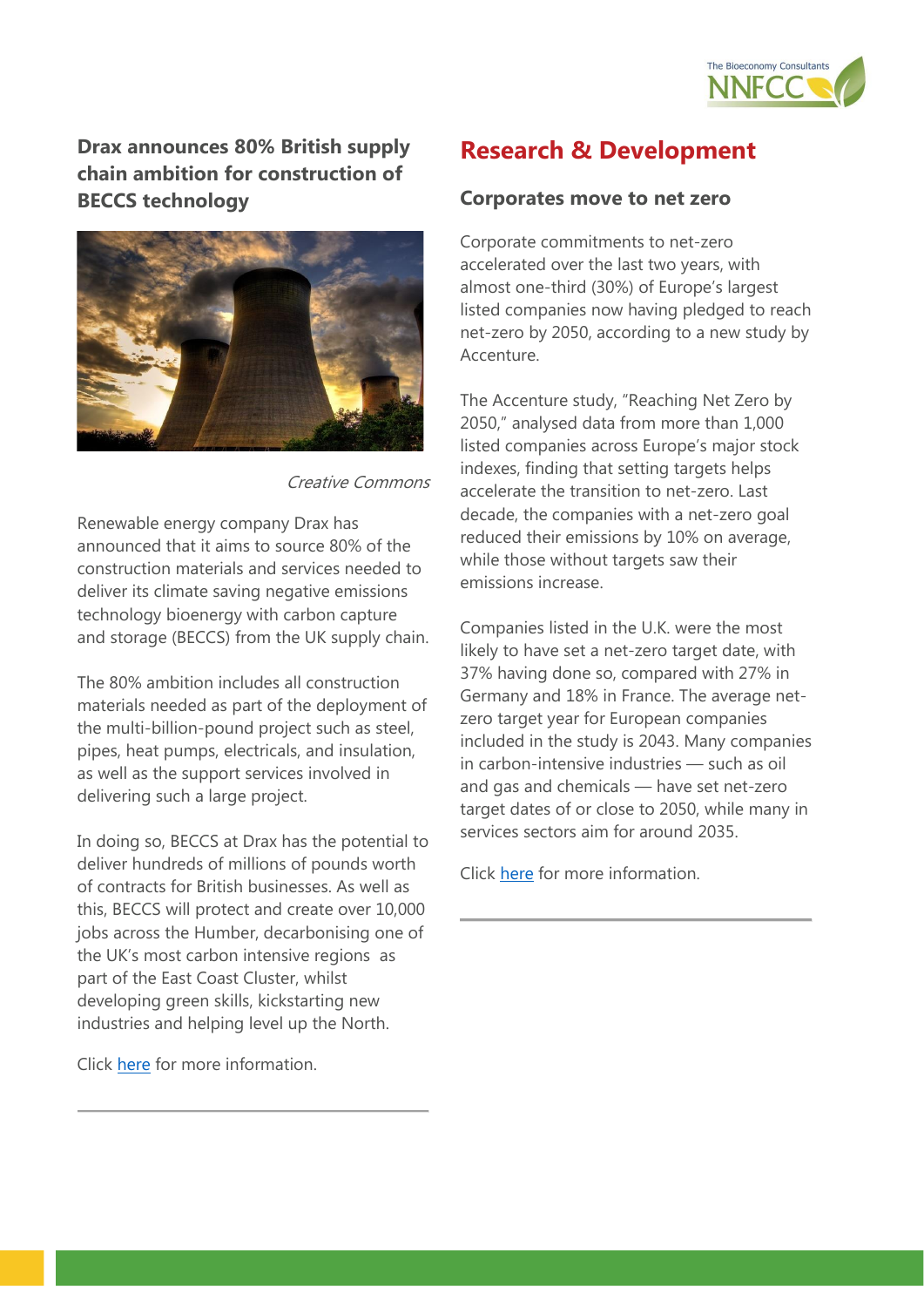

#### **Peel to set up plastic recycling hub**



Pixabay

PLANS for the UK's first £165m Plastic Park designed to tackle a share of the UK's 4.9 million tonnes of annual plastic waste – have moved a step closer.

Peel NRE, part of Peel L&P, has submitted a planning application for the Plastic Park to be developed at Protos, the company's strategic energy and resource hub near Ellesmere Port, Cheshire. It will cluster together innovative processing and treatment technologies to get the most value from plastic waste.

Two facilities at the Plastic Park have already received planning consent – the UK's first waste plastic to hydrogen facility using pioneering Powerhouse Energy technology and a PET (polyethylene terephthalate) recycling plant that will take food and beverage packaging, such as plastic bottles, and recycle them for use in making new packaging products. Peel NRE is now seeking planning approval for a number of further facilities which would provide capacity for up to 367,500 tonnes of mixed recyclables and plastic and create 147 new jobs.

Click [here](https://www.protos.co.uk/news/plans-for-uk-s-first-165m-plastic-park-submitted/) for more information.

## <span id="page-6-0"></span>**Biomass Heat & Power**

#### **RWE's Markinch CHP Biomass Plant implements additional noise reduction technology**

RWE has invested £200,000 on new noise abatement technology for its Markinch Power Station in Fife. The 55MW CHP biomass plant has the ability to generate power for 100,000 homes and has been operational since 2015, most recently investing in a state-of-the-art Energy Centre that provides heat to the Glenrothes Energy Network.

In 2019, RWE conducted a noise assessment and identified a low frequency tonal noise associated with the Steam Turbine Generator. Although the noise is within all operational limits, RWE has been working with SEPA to find a solution to minimise any audible background noise.

RWE identified a material that can act as an acoustic jacket around the Generator and the installation was fitted during the first half of 2021. The technology is fitted externally therefore the station's operations were not impacted. Following a series of noise performance tests on and offsite by an external specialist, results confirm that the insulation has significantly reduced the low frequency tonal noise.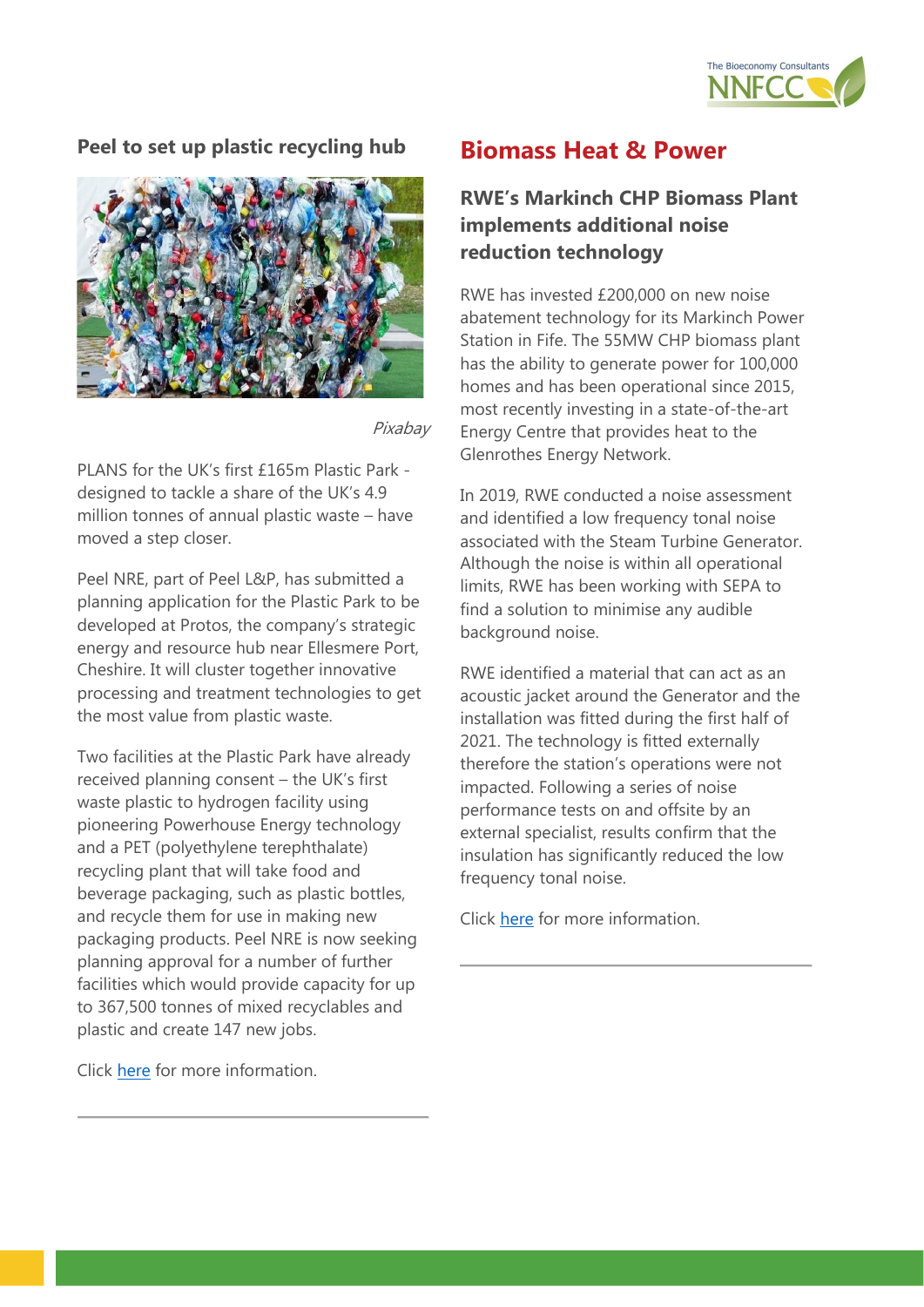

#### **Construction starts on Drax's second biomass pellet plant in Arkansas**

Work is underway at the site in Russellville, Pope County in north western Arkansas, with commercial operations expected to begin at the plant in 2022. The move is part of a \$40 million investment by Drax in the state, creating approximately 30 new direct jobs and many more indirect jobs across Arkansas.

The three pellet plants are expected to produce a total of around 120,000 tonnes of sustainable biomass pellets a year from sawmill residues, supporting the renewable energy company's plans to increase selfsupply to its power station in the U.K.

The development of the "satellite" pellet plants, which are situated near sawmills, is part of Drax's strategy to increase biomass selfsupply to five million tons by 2027, improving supply chain resilience while reducing pellet costs.

Locating the plants near sawmills provides the satellite plants with a ready feedstock of sawdust and other residues left over when timber is processed, reducing emissions in the supply chain as well as reducing infrastructure, operational, and transportation costs.

Click [here](https://www.draxbiomass.com/press_release/construction-starts-on-draxs-second-biomass-pellet-plant-in-arkansas/) for more information.

## <span id="page-7-0"></span>**Biogas**

**King Willem-Alexander opens first Dutch bio-LNG plant**



Creative Commons

With the press of a button Dutch king Willem-Alexander has officially put into service the first bio-LNG plant of the Netherlands. With this scoop, initiators Nordsol, Renewi and Shell have taken the next step in making road freight transport more sustainable. It is expected that the new plant will produce an estimated 3.4 kilotons of bio-LNG per year, preventing the emission of more than 14.31 kilotons of fossil  $CO<sub>2</sub>$ . This is sufficient for 13 million on-road kilometres.

Nordsol's bio-LNG plant is built on the site of Renewi in Amsterdam Westpoort. Renewi collects organic waste throughout the Netherlands, such as expired products from supermarkets. The recycler then processes the waste and converts it into biogas in its own fermenters. Nordsol's new bio-LNG plant reprocesses the biogas into bio-LNG. Shell makes this bio-LNG available for its customers at LNG service stations in the Netherlands. In addition, during the production of bio-LNG, CO<sup>2</sup> is removed from the biogas and liquefied for reuse in greenhouses.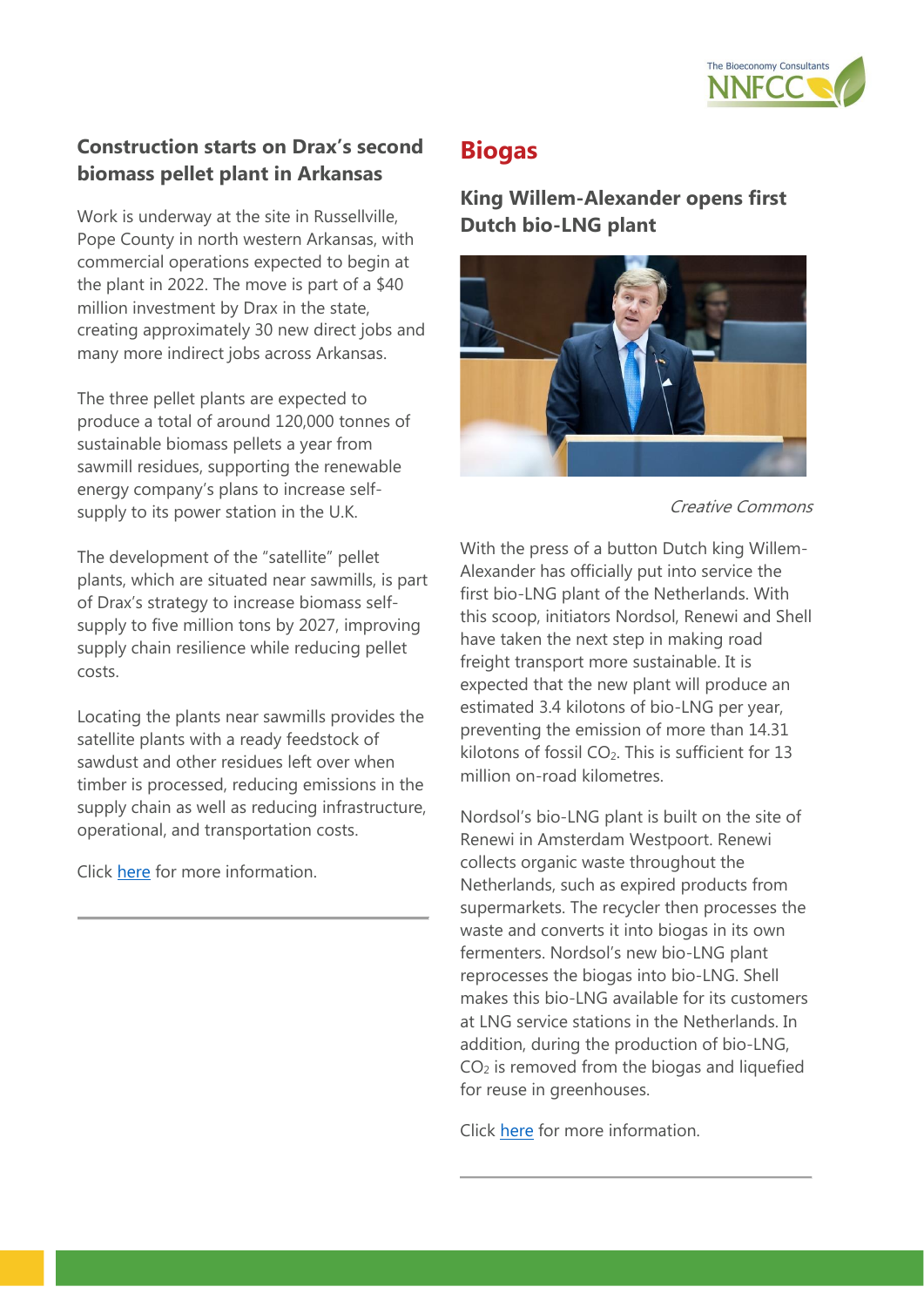

## **Welsh AD project receives share of £500,000 fund**

Three low-carbon projects, including an anaerobic digestion (AD) system, have been given £500,000 (€581,000) in grant support from the Welsh Government.

The three schemes will be based at Coleg Cambria Llysfasi, a college in Denbighshire, and pioneer new technology aimed at reducing greenhouse gas (GHG) emissions in the agriculture sector. They are funded by the Welsh Government via its Whole System Business Research Innovation for Decarbonisation Challenge (WBRID) and supported by the North Wales Economic Ambition Board.

One of the projects is a low-cost, modular AD system for small-medium Welsh dairy farms to reduce GHG emissions from slurry management, by BioFactory Energy. A prototype plant is expected to be on-site in 2022 that will generate energy for the farm and improve slurry quality for spreading.

The other projects are a collaboration between the college, Menai Science Park on Anglesey and businesses to explore the potential for drones to identify on-land issues, such as weed growth, and a project to develop a bilingual carbon footprint resource for farmers in North Wales with Promar International.

Click [here](https://www.bioenergy-news.com/news/welsh-ad-project-receives-share-of-500000-fund/) for more information.

#### **Scania develops new gas engine for buses**



Pixabay

Scania's launch of the OC13 gas engine marks the start of alternative fuel solutions for the new truck generation. The OC13 is based on Scania's well-proven 13-litre engine. The engine works according to the Otto principle with spark plugs and complete combustion:

- Scania's new gas engine is designed for long-distance transport and on construction sites
- 410 horsepower and 2,000 Nm well in line with diesel engines of a similar size
- A service interval of 45,000 km ensures high availability

There is a growing interest in operating vehicles on biogas or natural gas in countries such as Italy and France as a result of increased availability, improved infrastructure and good economic viability for hauliers. The sustainability aspects are also important – even natural gas provides a CO<sub>2</sub> reduction of approximately 15%.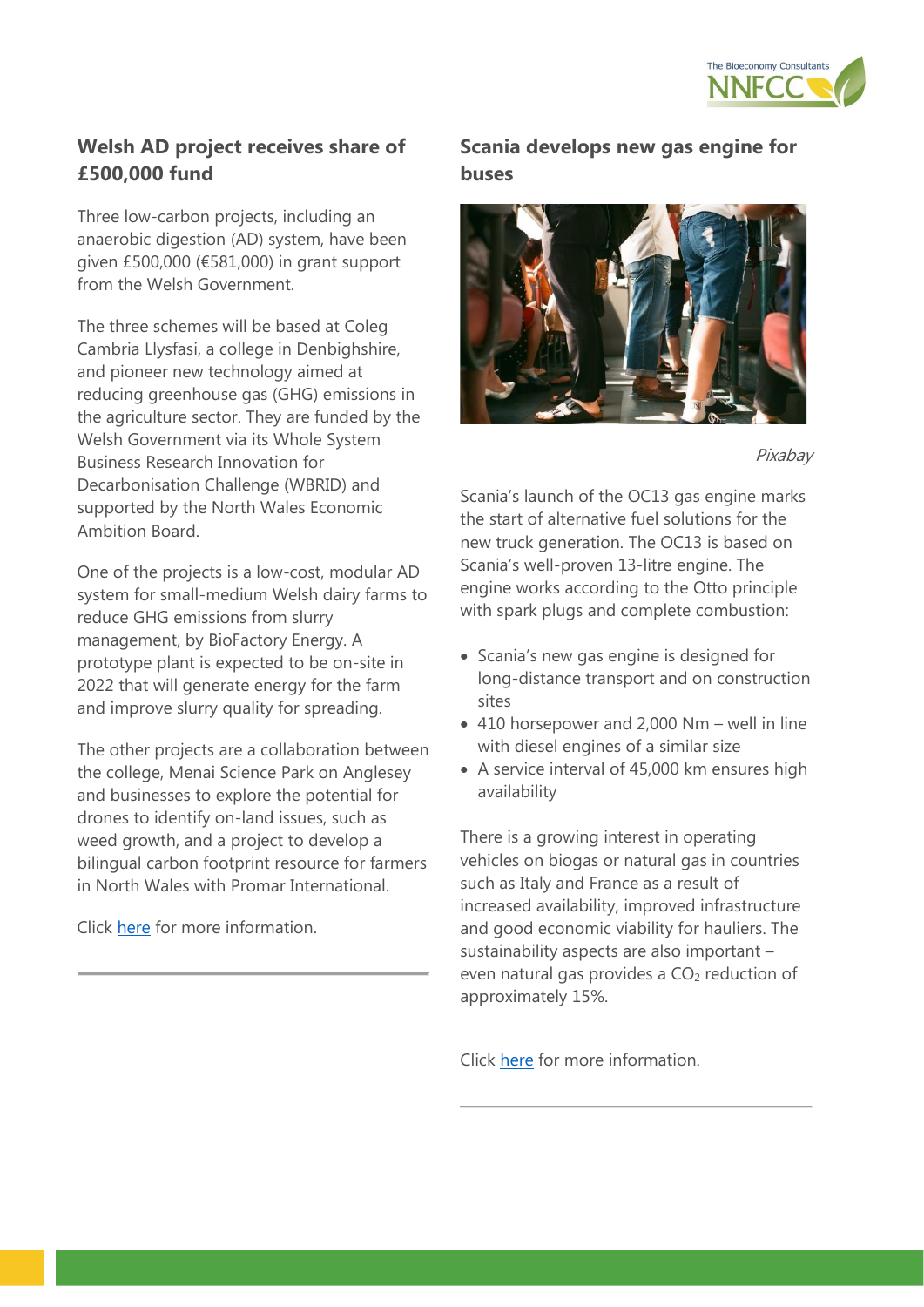

## **Repsol produces renewable hydrogen with biomethane for the first time**



Pixabay

Repsol has produced renewable hydrogen using biomethane as raw material for the first time. This renewable hydrogen was used to manufacture fuels with a low carbon footprint, such as gasoline, diesel, or kerosene for aviation. This milestone took place at Repsol's Cartagena Industrial Complex, where 10 tonness of renewable hydrogen were produced from 500 MWh of biomethane, thus avoiding the emission of about 90 tonnes of  $CO<sub>2</sub>$ .

In this way, Repsol replaces conventional natural gas with biomethane of sustainable origin to produce renewable hydrogen in its industrial complexes and thus decarbonize its processes and products.

The biomethane used as raw material was obtained from urban solid waste. This is an example of Repsol's commitment to the circular economy and state-of-the-art technologies that transform waste into high value added products with a low carbon footprint.

This first industrial tests carried out by Repsol will also serve as an example for developing the system of guarantees of origin for renewable gases to be implemented in Spain.

Moreover, the Ministry of Ecological Transition and the Demographic Challenge has recently released a draft royal decree for public information.

Click [here](https://www.repsol.com/en/press-room/press-releases/2021/repsol-produces-renewable-hydrogen-with-biomethane-for-the-first-time/index.cshtml) for more information.

## **UK's Thames Water biomethane facility with SGN Commercial Services and DMT**

DMT Environmental Technology (DMT), a global renewable gas leader, has announced they will be the biogas upgrading technology provider for the first collaboration between Thames Water and SGN Commercial Services. As one of the two contractors selected, SGN Commercial Services was awarded an eightyear framework, valued at £70 million, by Thames Water. Furthermore, SGN Commercial Services will design, construct, operate and maintain biogas processing installations at Thames Waster's wastewater treatment facilities.

The collaboration begins with Deephams Sewage Treatment Works. This £7.3 million project will transform biogas generated during the sewage treatment process into biomethane using DMT's membrane separation technology. The DMT system also includes a unique twin compressor system and an enhanced pre-treatment system to remove high levels of hydrogen sulfide, VOC's and siloxanes often present in biogas derived from wastewater.

With expected completion set for March 2022, Deephams Sewage Treatment Works will produce six million cubic metres of biomethane annually.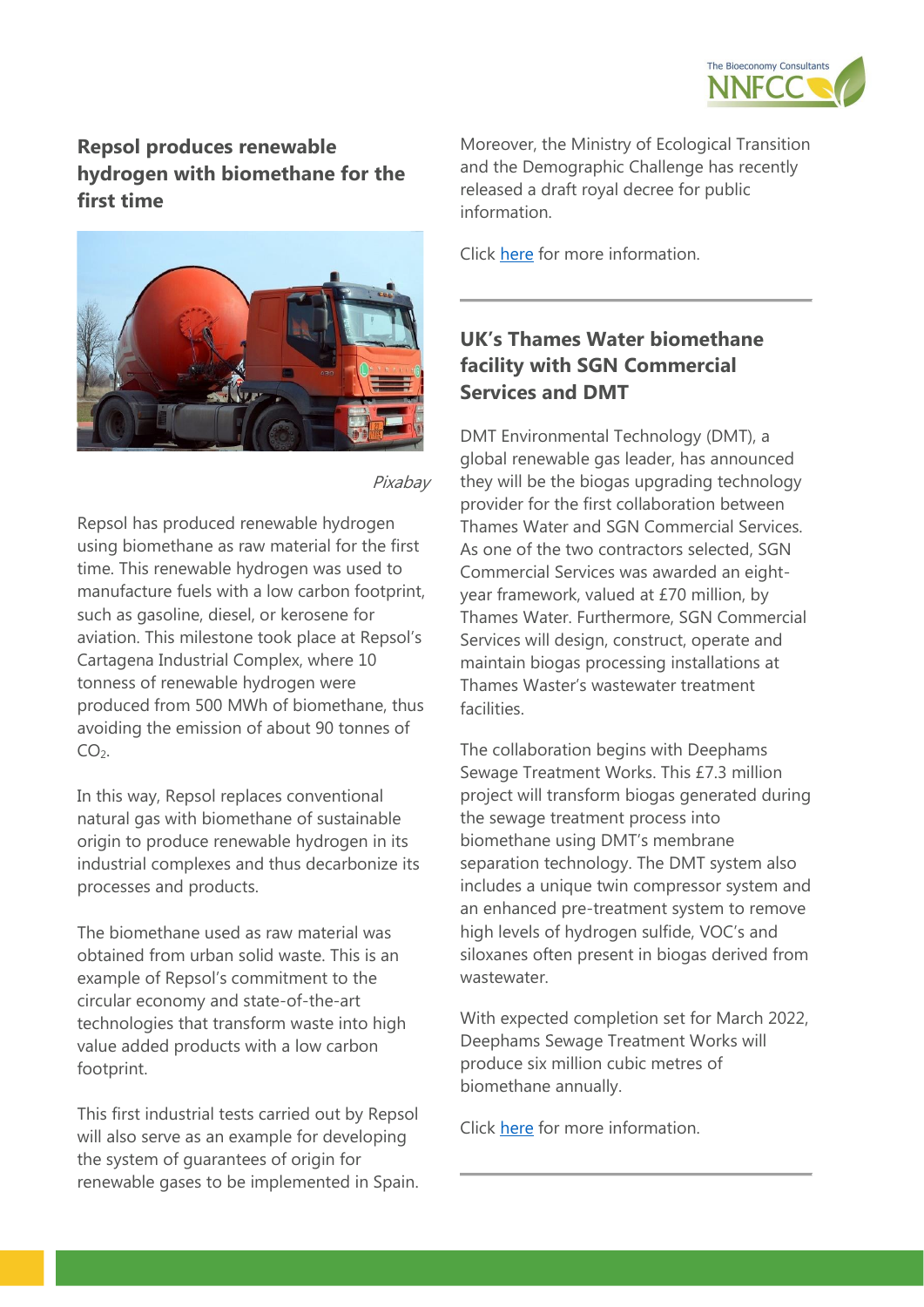

**Veolia starts up renewable electricity production through biogas valorisation**



Veolia brings on stream three new Thermoelectric Power Plants in Brazil located in Iperó, Metropolitan region of Sorocaba, in São Paulo and in Biguaçu, province of Santa Catarina, in three of its the sanitary landfills operated in the country. These units will produce 12,400 kW of renewable electricity from biogas produced by the decomposition of organic waste, allowing to meet the electricity and heating needs of a city of around 42,000 inhabitants in Brazil.

Converting this previously unused biogas into energy contributes to better recovery of waste and therefore strengthens the ecological impact of this activity. Veolia is also focusing on the valorisation of this energy resource to increase the share of renewable energy in the electricity mix and thus reduce greenhouse gas emissions.

Click [here](https://www.veolia.com/en/our-media/newsroom/press-releases/veolia-starts-renewable-electricity-production-through-biogas) for more information.

## <span id="page-10-0"></span>**Energy from Waste**

#### **Delayed Stockton Biomass plant to convert to EfW**

Glennmont Partners says it is seeking a "positive solution" for the 325,000 tonnes-peryear capacity Port Clarence biomass project, with a switch to energy from waste (EfW) technology a possibility.

The £160 million plant was mothballed in April 2019 when its main contractors Babcock & Wilcox Volund reached a settlement with Glenmont to exit the site. The waste wood biomass plant was initially due to come online in 2018 but was hit by a series of delays. These delays meant it missed out on the government's Renewables Obligation Certificates (ROCs) subsidy scheme, given to biomass plants to create renewable electricity. This scheme had a deadline of September 2018, by which time the plants had to enter commissioning.

While Glennmont could benefit from the Contracts for Difference system, few waste wood biomass plants have taken this route, and a switch to EfW technology could prove more lucrative. Construction of the facility began in 2015. Situated on the banks of the River Tees at Clarence Works, the facility secured planning permission from Stocktonon-Tees borough council in 2014. Funding was provided by Glenmont Partners with debt arranged and provided by Deutsche Bank and Danske Bank, supported by EKF, the export credit agency of Denmark. If it goes ahead, the plant will generate 40MW of energy per year.

Click [here](https://www.letsrecycle.com/news/port-clarence-switch-to-efw-under-consideration/) for more information.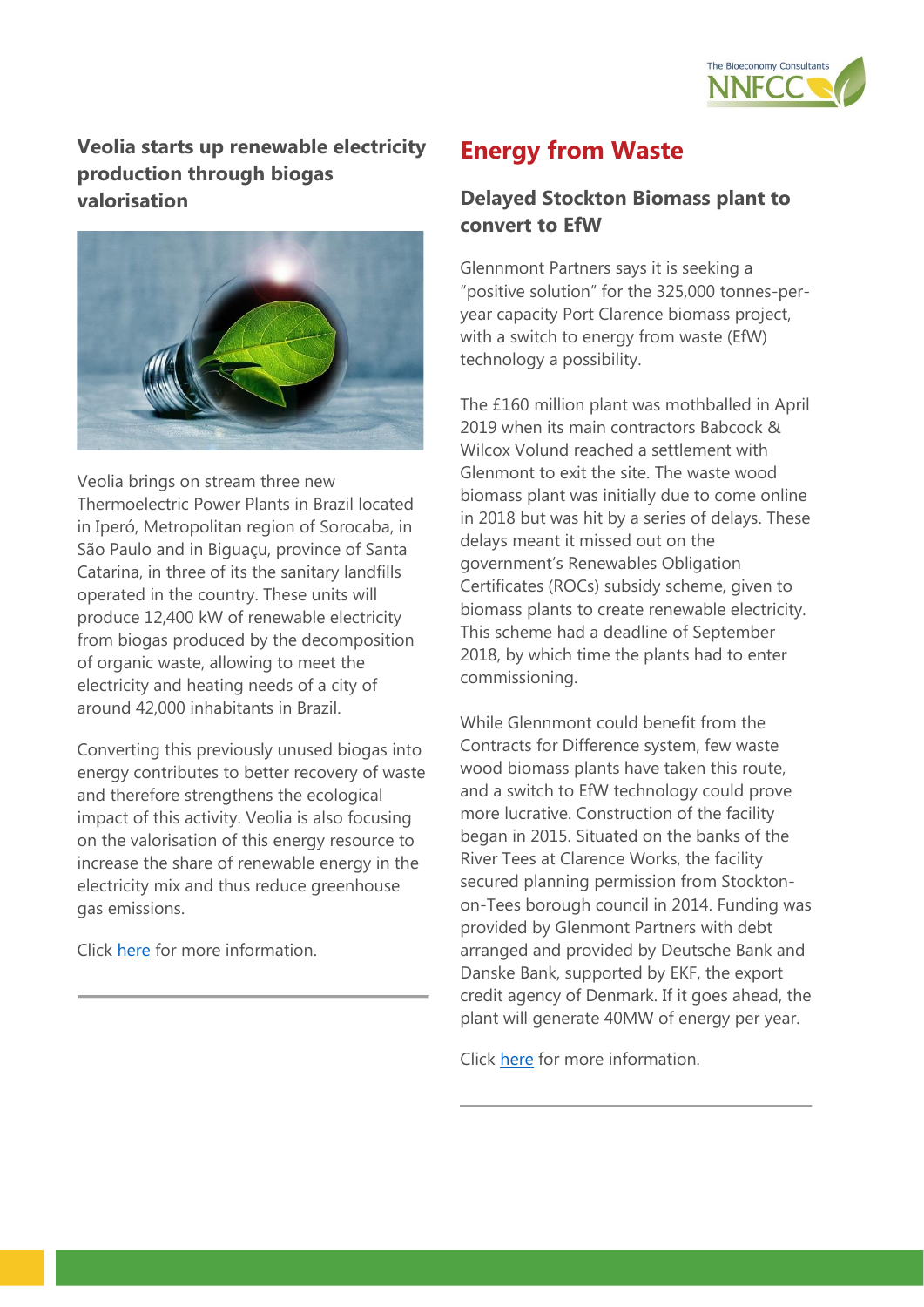

#### **New Zero Waste Europe report: CCS for incinerators are "an expensive distraction to a circular economy"**

Zero Waste Europe and Only Solutions LLP have published a report on Carbon Capture and Storage (CCS) presenting key general and specific arguments on how this practice, instead of a solution, is a distraction to a circular economy.

CCS is being explored in response to climate concerns of waste incinerators. The report considers that incinerating material that should be reduced, reused or recycled is a perverse incentive incompatible with the principles of the circular economy.

In the light of several CCS projects being considered on waste incinerators from the Innovation Fund, Zero Waste Europe warns of the potential conflict of this funding with the Commission circularity policies such as the commitment to halve residual waste generation by 2030.

Incinerators release an average of around 1 tonne of  $CO<sub>2</sub>$  for every tonne of waste incinerated. The release of  $CO<sub>2</sub>$  from incinerators makes climate change worse and causes a cost to society that is not paid by those incinerating waste. Investing in CCS for MWI incinerators would create an additional barrier to the achievement of a low-carbon circular economy by exacerbating the lock-in effect of incinerators. As there are viable alternative approaches to both resource management and energy generation, such an argument cannot be applied to defend CCS for municipal waste incinerators (MWIs).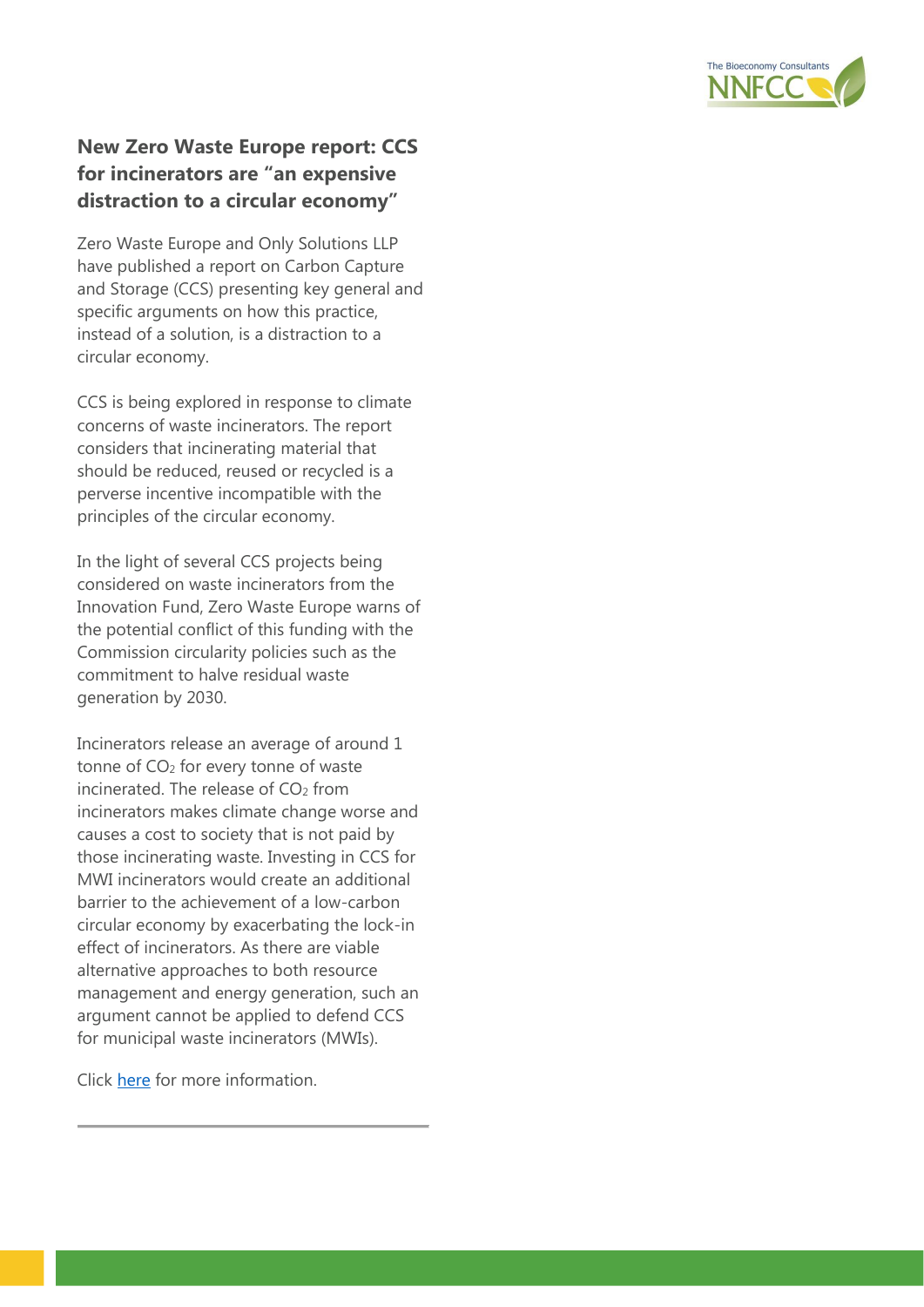

## <span id="page-12-0"></span>**Events**

#### **Future of Biogas Europe 2021 Berlin, 27th -28th October 2021**

The two day event will bring together senior executives and experts from the full value chain to provide a forum for all parties active in the field of anaerobic digestion of organic matter and renewable energy production in the form of biogas.

such as policy, carbon storage, soil health, natural capital, net zero, renewable energy, low emission vehicles and agri-tech.

Low Carbon Agriculture show incorporates four expos including: 'Environmental Business Expo', 'Farm Technology Expo', 'Energy Now Expo' and 'Low Emission Vehicles Expo.'

Click [here](https://lowcarbonagricultureshow.co.uk/) for more information.

Click [here](https://www.wplgroup.com/aci/event/future-biogas-europe/) for more information.

## **European Biomass to Power 2021 Manchester, 17th -18th November 2021**

This two day event will bring together key industry stakeholders to join our forum discussions and excellent networking, including senior representatives from Power Companies, Biomass Producers, Biomass Traders & Distribution Companies, Trade Associations, Renewable Energy Consultancies, EPC Contractors and OEMs, Regional & National Governments and Regulatory & Research Bodies.

Click [here](https://www.wplgroup.com/aci/event/european-biomass-to-power/) for more information.

#### **Low Carbon Agriculture Stoneleigh, 8th -9 th March 2022**

Supported by NNFCC, the event will provide practical guidance on sustainable land use, renewable energy generation and emission control, cutting through the noise to get to the heart of what new changes mean for farmers, by covering specific pressing topics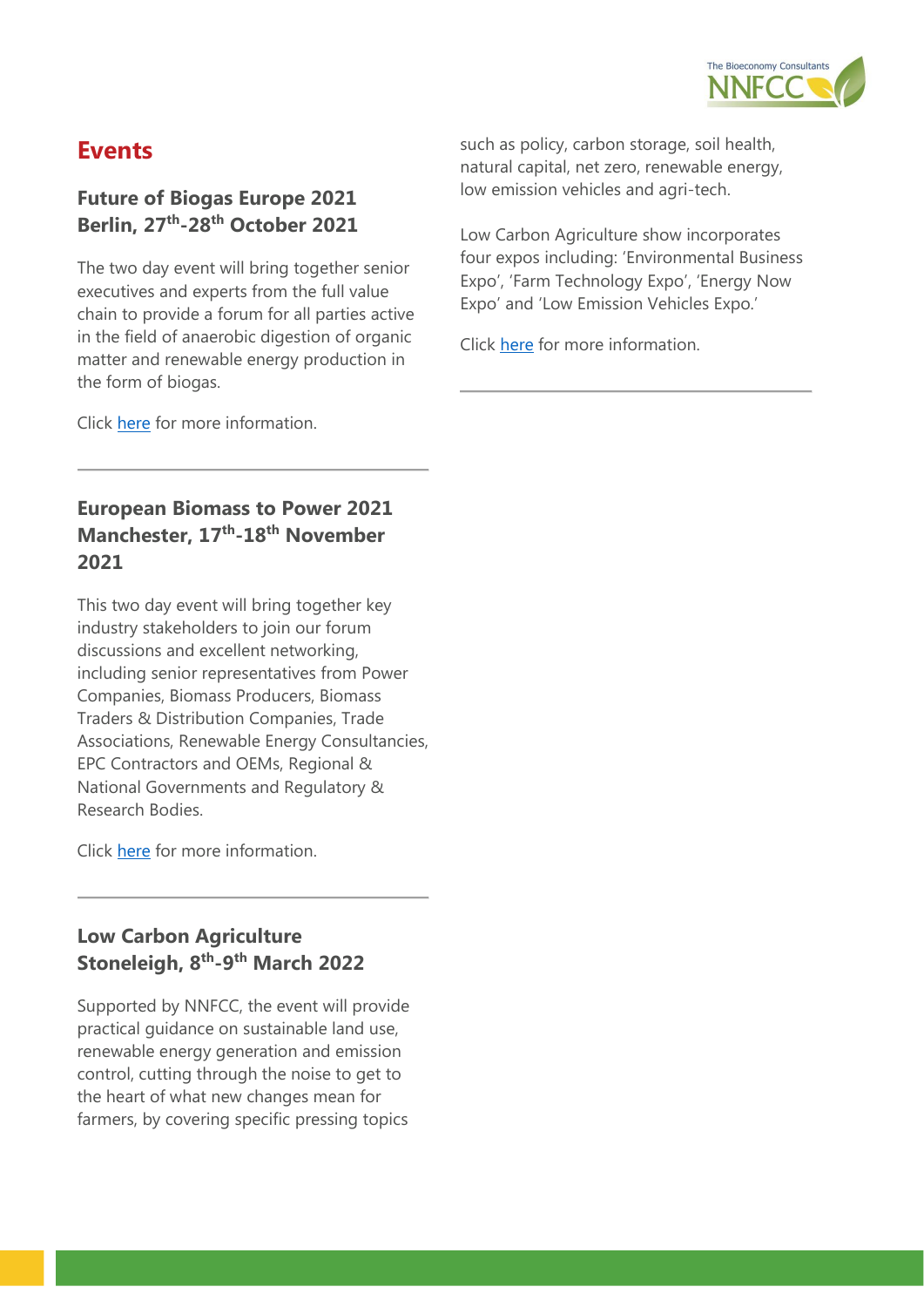

# <span id="page-13-0"></span>**Deployed biopower capacity**



#### **Quarterly information on UK renewable electricity capacity**

#### **Quarterly information on UK renewable electricity generated, by the Office of National Statistics**



Click [here](https://www.gov.uk/government/statistics/energy-trends-section-6-renewables) for more information.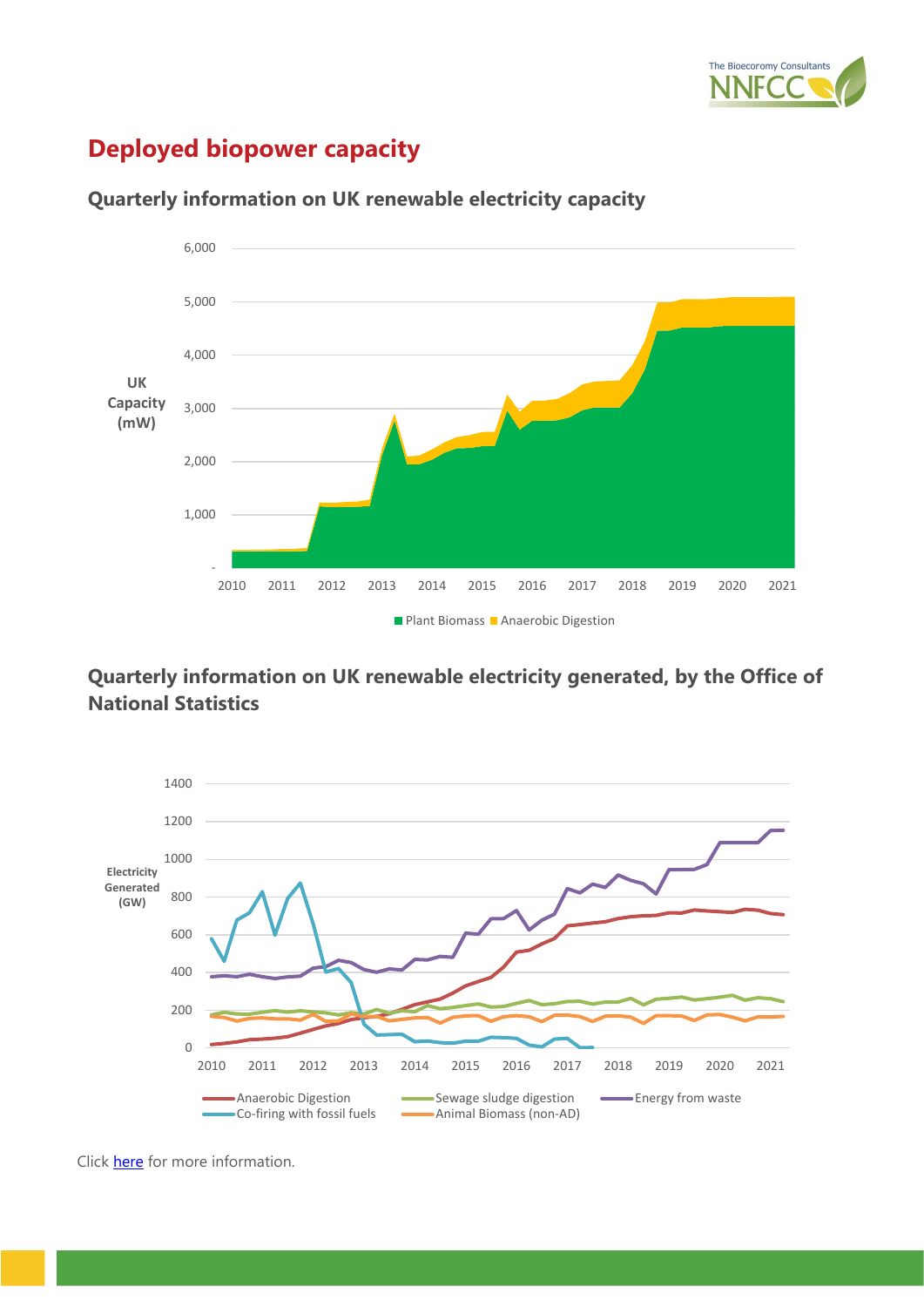

# Credits and Disclaimer

NNFCC News Review is edited by Thea Allary for NNFCC subscribers. Feedback is welcome. The Review has been compiled in good faith and NNFCC does not accept responsibility for any inaccuracies or the products or services shown.